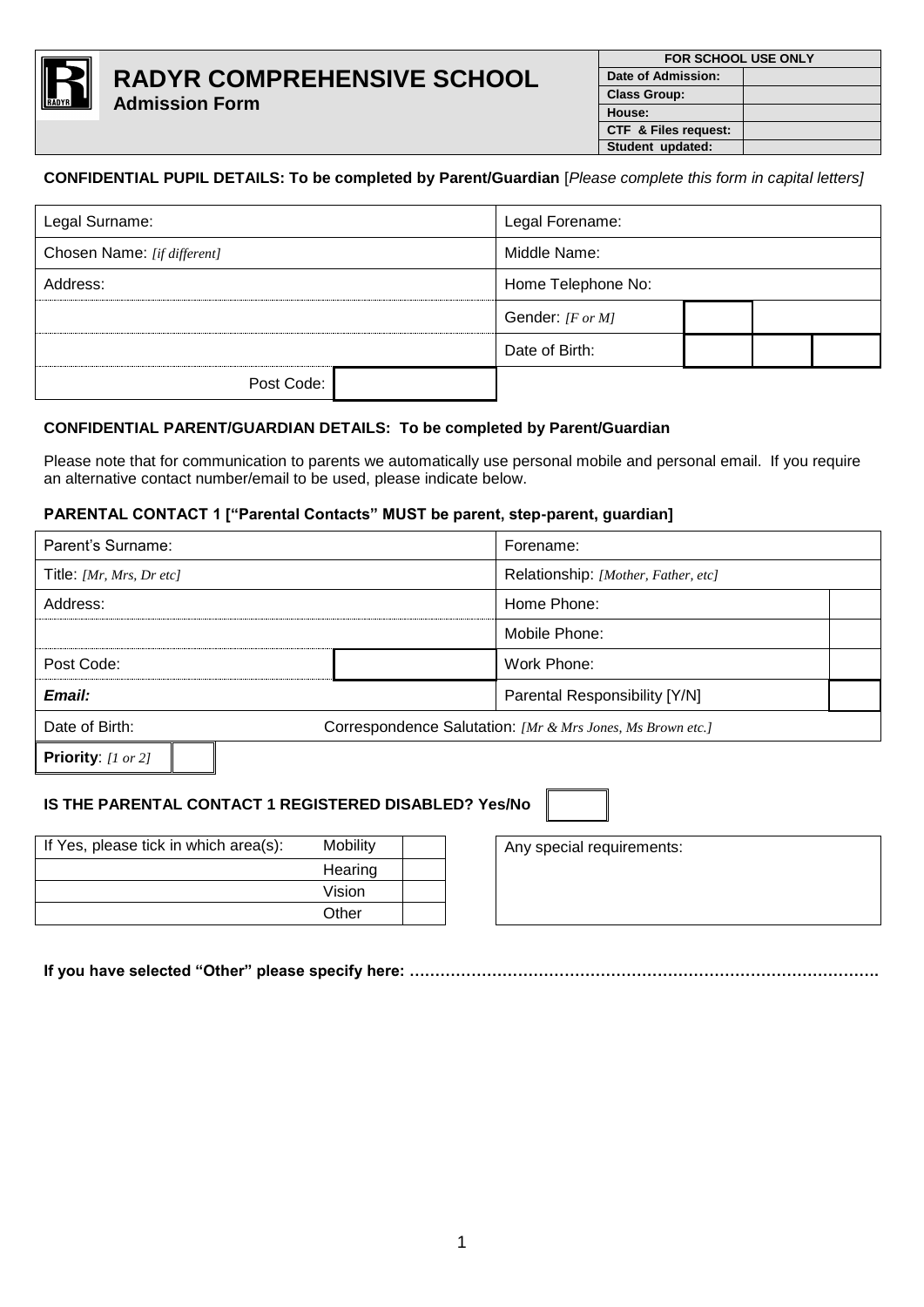## **PARENTAL CONTACT 2 [In the case of Single Parent, please leave this section blank]**

| Parent's Surname:        | Forename:                                                  |
|--------------------------|------------------------------------------------------------|
| Title: [Mr, Mrs, Dr etc] | Relationship: [Mother, Father, etc]                        |
| Address:                 | Home Phone:                                                |
|                          | Mobile Phone:                                              |
| Post Code:               | Work Phone:                                                |
| Email:                   | Parental Responsibility [Y/N]                              |
| Date of Birth:           | Correspondence Salutation: [Mr & Mrs Jones, Ms Brown etc.] |
| Priority: $[1 or 2]$     |                                                            |

# **IS THE PARENTAL 2 CONTACT REGISTERED DISABLED? Yes/No**

| If Yes, please tick in which area(s): | <b>Mobility</b> |  |
|---------------------------------------|-----------------|--|
|                                       | Hearing         |  |
|                                       | Vision          |  |
|                                       | Other           |  |

Any special requirements:

**If you have selected "Other" please specify here: ……………………………………………………………………………….**

#### **OTHER EMERGENCY CONTACTS [Only to be contacted if Contacts 1 and 2 are unavailable]**

| Surname:                             |  | Forename:                         |  |
|--------------------------------------|--|-----------------------------------|--|
| Title: [Mr, Mrs, Dr etc.]            |  | Relationship: [Grandparent, etc.] |  |
| Address:                             |  | Home Phone:                       |  |
|                                      |  | Mobile Phone:                     |  |
| Post Code:                           |  | Work Phone:                       |  |
| <b>Priority:</b> $[3 \text{ or } 4]$ |  |                                   |  |

#### **OTHER EMERGENCY CONTACTS [Only to be contacted if Contacts 1 and 2 are unavailable]**

| Surname:                             | Forename:                        |  |
|--------------------------------------|----------------------------------|--|
| Title: [Mr, Mrs, Dr etc.]            | Relationship: [Grandparent etc.] |  |
| Address:                             | Home Phone:                      |  |
|                                      | Mobile Phone:                    |  |
| Post Code:                           | Work Phone:                      |  |
| <b>Priority:</b> $[3 \text{ or } 4]$ |                                  |  |

## **BROTHERS/SISTERS AT RADYR COMPREHENSIVE SCHOOL**

| Name: | Form: | Name: | Form: |
|-------|-------|-------|-------|
| Name: | Form: | Name: | Form: |
| Name: | Form: | Name: | Form: |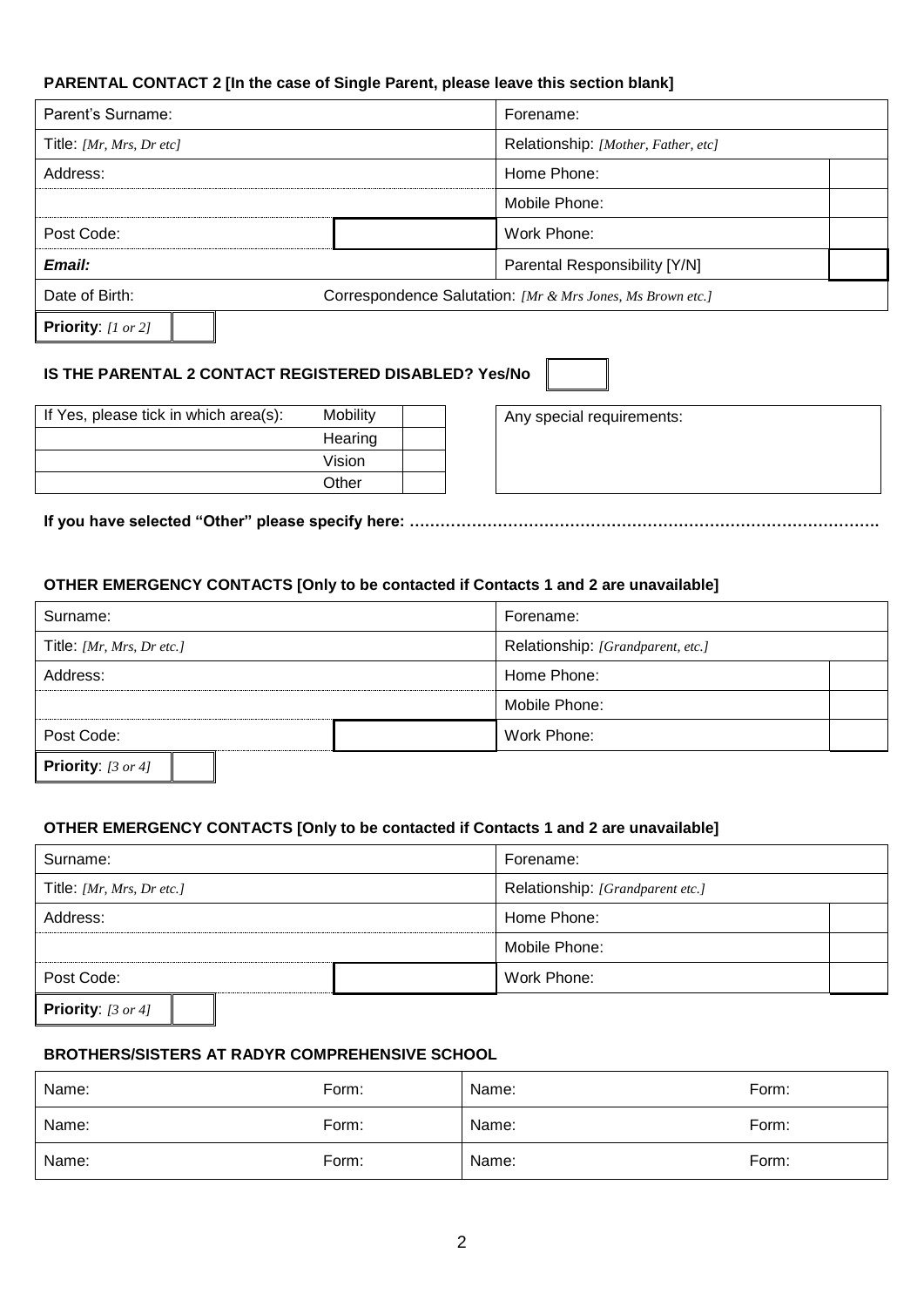# **FREE SCHOOL MEALS**

| meals<br>child<br>entitled<br>- - - - -<br>school :<br>. .<br>. vour<br>$\overline{c}$<br>ree<br>ТO<br>- 15 | - --- -<br>Nľ. |
|-------------------------------------------------------------------------------------------------------------|----------------|
|                                                                                                             |                |

#### **MEDICAL INFORMATION**

| Does your child have any dietary needs for medical or religious reasons? If so, please list. |                       |
|----------------------------------------------------------------------------------------------|-----------------------|
| Surgery Name:                                                                                | Surgery Telephone No: |
| Surgery Address:                                                                             |                       |
| Please list any medical conditions that we should know about, including allergies:           |                       |

## **IS YOUR CHILD REGISTERED DISABLED? Yes/No**

| If Yes, please tick in which area(s): | Mobility |  |
|---------------------------------------|----------|--|
|                                       | Hearing  |  |
|                                       | Vision   |  |
|                                       | Other    |  |

Any special requirements:

#### **CHILD'S FIRST LANGUAGE – Please tick only one box in this section**

(Language first learned as a small child, to which exposure at home or in the community may continue)

| Bengali            | French   |  | Italian |  | oanıshخ<br>JUđ. |
|--------------------|----------|--|---------|--|-----------------|
| <i>C</i> antonese  | Greek    |  | Polish  |  | urkish          |
| English<br>$\cdot$ | Guiarati |  | Urdu    |  | Other           |

| -rench   |  |
|----------|--|
| Greek    |  |
| Gujarati |  |

| Italian |  |
|---------|--|
| Polish  |  |
| Urdu    |  |

| Spanish |  |
|---------|--|
| Turkish |  |
| Other   |  |

If you have selected "Other" please specify here ……………………………………………………………………….

#### **If English not selected above, please complete:**

#### **ENGLISH AS AN ADDITIONAL LANGUAGE** – please tick

| A – New to English           |  |
|------------------------------|--|
| <b>B</b> – Early Acquisition |  |
| C - Developing competence    |  |
| D - Competent                |  |
| $E -$ Fluent                 |  |
| O - Not Applicable           |  |

# **ASYLUM STATUS (if applicable) -**

| Date of entry to UK |  |
|---------------------|--|
|                     |  |

| Seeker       |  |
|--------------|--|
| ۱۱۸۵۵<br>⊸ ≏ |  |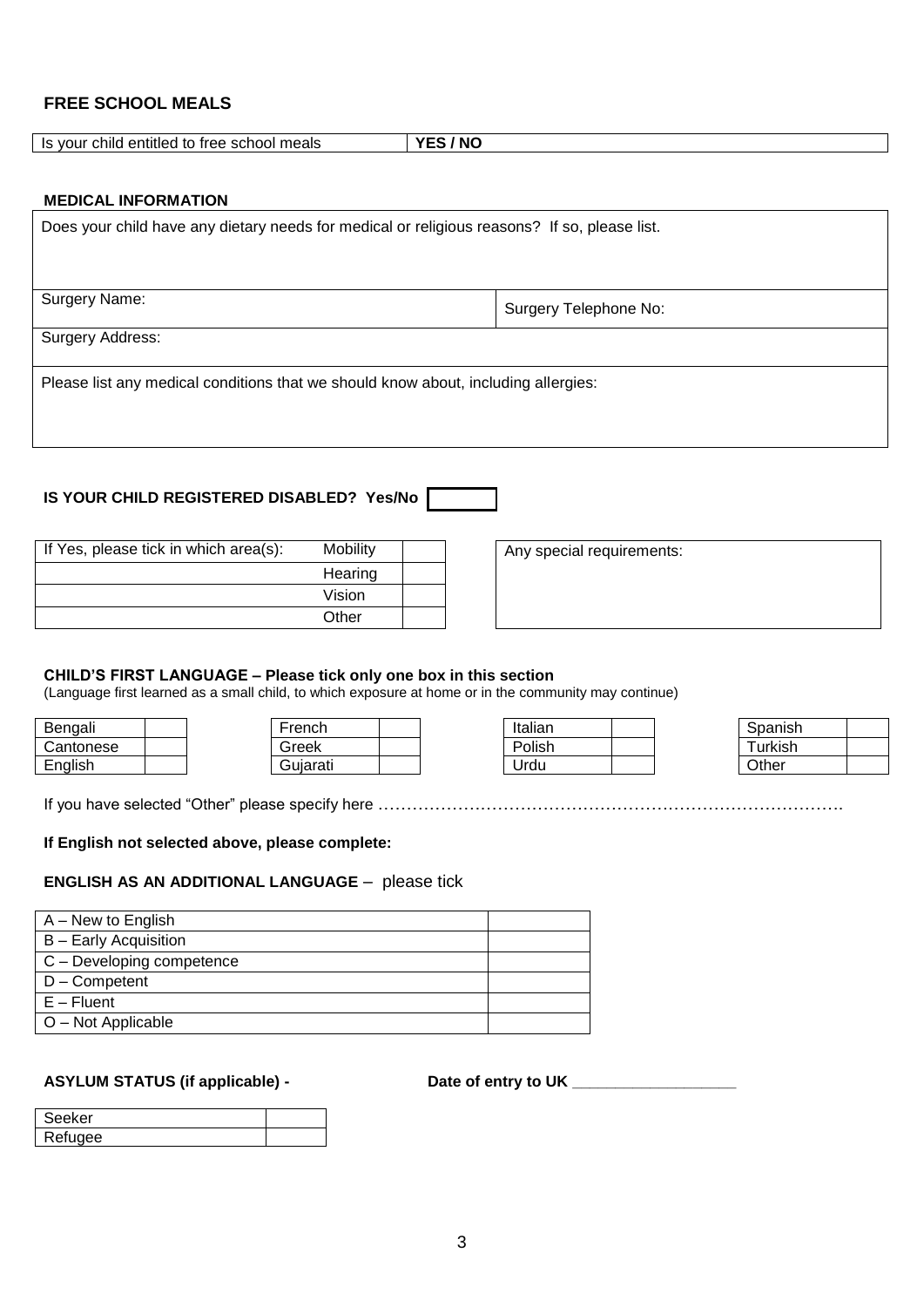# **ETHNICITY – Please tick only one box on this page**

| <b>WHITE</b>                             |             | ✓ |                     |             |                                |             |  |
|------------------------------------------|-------------|---|---------------------|-------------|--------------------------------|-------------|--|
| <b>British</b>                           | <b>WBRI</b> |   | Czech               | <b>WCZE</b> | Portuguese                     | <b>WPOR</b> |  |
| Traveller of Irish Heritage              | WIRT        |   | French              | <b>WFRE</b> | Romanian                       | <b>WRMA</b> |  |
| 'New' Traveller                          | WNAG        |   | German              | <b>WGER</b> | Russian                        | <b>WRUS</b> |  |
| <b>Occupational Traveller</b>            | <b>WOCC</b> |   | Greek/Greek Cypriot | <b>WGRE</b> | Scandinavian                   | <b>WSCA</b> |  |
| <b>Other Traveller</b>                   | <b>WOTT</b> |   | Hungarian           | <b>WHUN</b> | Serbian                        | <b>WSER</b> |  |
| <b>British Gypsy/Gypsy</b><br>Roma       | WBGR        |   | Italian             | <b>WITA</b> | Slovakian                      | <b>WSVK</b> |  |
| Gypsy/Gypsy Roma from<br>other countries | <b>WGRO</b> |   | Kosovan             | <b>WKOS</b> | Slovenian                      | <b>WSVN</b> |  |
| Other Gypsy/Gypsy<br>Roma                | WOGR        |   | Latvian             | <b>WLAT</b> | Spanish                        | <b>WSPA</b> |  |
| Albanian                                 | <b>WALB</b> |   | Lithuanian          | <b>WLIT</b> | <b>Turkish/Turkish Cypriot</b> | <b>WTUR</b> |  |
| Bosnian-Herzegovinian                    | <b>WBOS</b> |   | Maltese             | <b>WMAL</b> | Ukranian                       | <b>WUKR</b> |  |
| Bulgarian                                | WBUL        |   | Montenegran         | <b>WMON</b> | White European Other           | <b>WEUR</b> |  |
| Croatian                                 | <b>WCRO</b> |   | Polish              | <b>WPOL</b> | <b>Other White</b>             | <b>WOTW</b> |  |

| <b>MIXED BACKGROUND</b>    |             |                                      | ✓           |                                        |             |  |
|----------------------------|-------------|--------------------------------------|-------------|----------------------------------------|-------------|--|
| White & Black<br>Caribbean | <b>MWBC</b> | White & Any<br>Other Ethnic<br>Group | <b>MWOE</b> | <b>Black &amp; Chinese</b>             | <b>MBCH</b> |  |
| White & Black<br>African   | <b>MWBA</b> | Asian & Black                        | <b>MABL</b> | Black & Any Other<br>Ethnic Group      | <b>MBOE</b> |  |
| White & Asian              | <b>MWAS</b> | Asian &<br>Chinese                   | MACH        | Chinese & Any<br>Other Ethnic<br>Group | <b>MCOE</b> |  |
| White & Chinese            | <b>MWCH</b> | Asian & Any<br>Other Ethnic<br>Group | MAOE        | Other mixed<br>background              | <b>MOTM</b> |  |

| <b>ASIAN OR ASIAN BRITISH</b> |             |               |             |  |                  |             |  |
|-------------------------------|-------------|---------------|-------------|--|------------------|-------------|--|
| Indian                        | <b>AIND</b> | African Asian | AAFR        |  | Sri Lankan Tamil | ASLT        |  |
| Mirpuri Pakistani             | AMPK        | Kashmiri      | <b>AKAS</b> |  | Other Asian      | <b>AOTA</b> |  |
| Other Pakistani               | <b>AOPK</b> | Nepali        | <b>ANEP</b> |  |                  |             |  |
| Bangladeshi                   | ABAN        | Sinhalese     | ASNL        |  |                  |             |  |

| <b>BLACK OR BLACK</b><br><b>BRITISH</b> |             |                        |             |                                |             |  |
|-----------------------------------------|-------------|------------------------|-------------|--------------------------------|-------------|--|
| Caribbean                               | <b>BCRB</b> | Somali                 | <b>BSOM</b> | <b>Black North</b><br>American | <b>BNAM</b> |  |
| Ghanaian                                | <b>BGHA</b> | Sudanese               | <b>BSUD</b> | Other Black                    | <b>BOTB</b> |  |
| Nigerian                                | <b>BNGN</b> | Other Black<br>African | <b>BAOF</b> |                                |             |  |
| Sierra Leonian                          | <b>BSLN</b> | <b>Black European</b>  | <b>BEUR</b> |                                |             |  |

| <b>CHINESE/CHINESE BRITISH</b> |             |                     |             |  |               |  |
|--------------------------------|-------------|---------------------|-------------|--|---------------|--|
| Hong Kong Chinese              | <b>CHKC</b> | Singaporean Chinese | <b>CSNG</b> |  | Other Chinese |  |
| Malavsian Chinese              | <b>CMAL</b> | Taiwanese           | <b>CTWN</b> |  |               |  |

| <b>ANY OTHER ETHNIC GROUP</b> |             |                |             |                            |             |  |
|-------------------------------|-------------|----------------|-------------|----------------------------|-------------|--|
| Afganistani                   | <b>OAFG</b> | Korean         | <b>OKOR</b> | Polynesian                 | <b>OPOL</b> |  |
| Arab                          | <b>OARA</b> | Kurdish        | <b>OKRD</b> | Thai                       | <b>OTHA</b> |  |
| Egyptian                      | <b>OEGY</b> | Latin American | <b>OLAM</b> | Vietnamese                 | <b>OVIE</b> |  |
| Filipino                      | <b>OFIL</b> | Libvan         | <b>OLIB</b> | Yemeni                     | <b>OYEM</b> |  |
| Irani                         | <b>OIRN</b> | Lebanese       | <b>OLEB</b> | <b>Other Ethnic Group</b>  | <b>OOEG</b> |  |
| Iraqi                         | <b>OIRQ</b> | Malay          | <b>OMAL</b> | <b>Information Refused</b> | <b>REF</b>  |  |
| Japanese                      | <b>OJPN</b> | Moroccan       | <b>OMRC</b> |                            |             |  |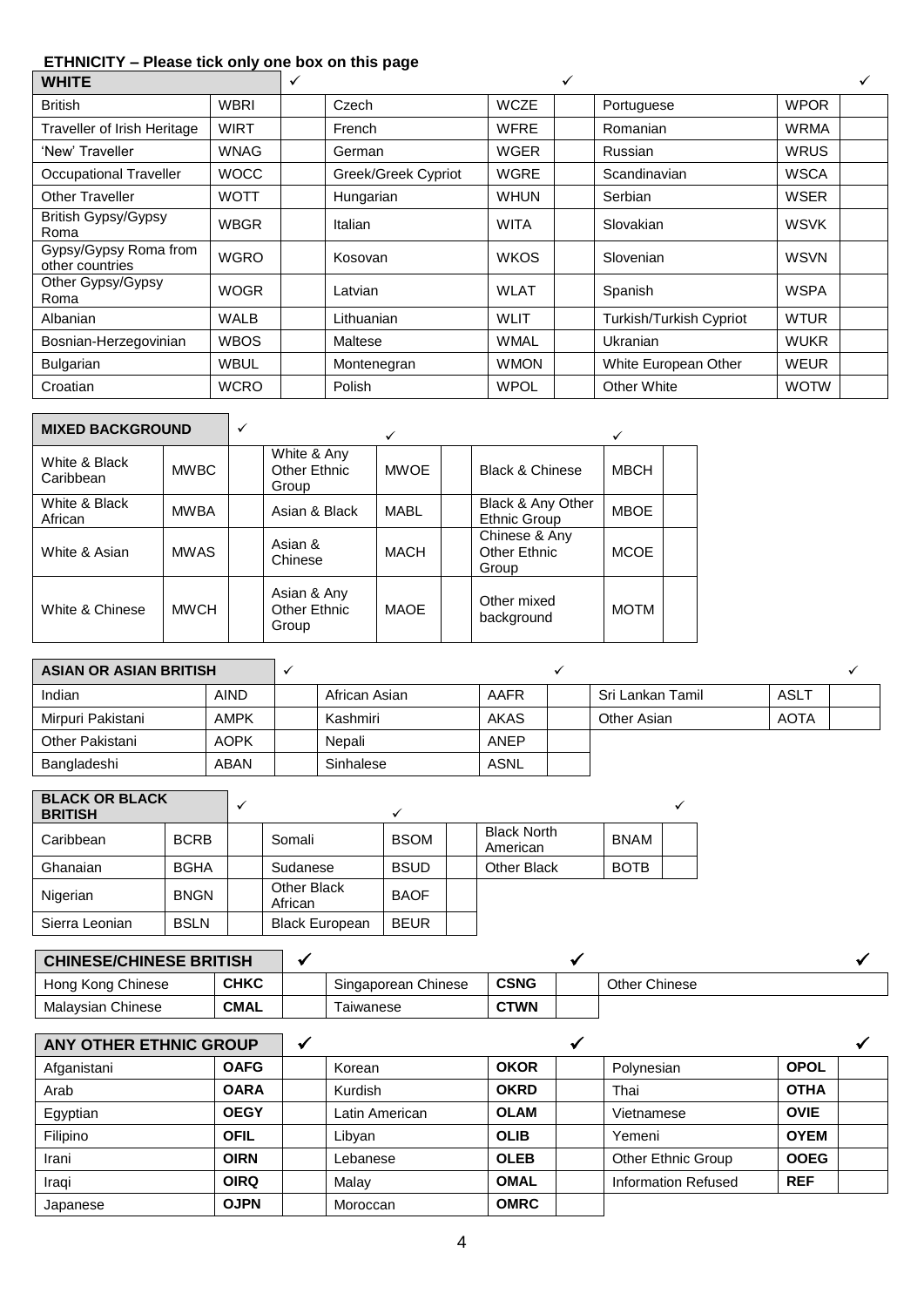### **RELIGION – Please tick only one box in this section**

| Anglican          |  | Hindu  |
|-------------------|--|--------|
| <b>Baptist</b>    |  | Jehova |
| <b>Buddhist</b>   |  | Jewish |
| Christian         |  | Method |
| Church of Wales   |  | Mormo  |
| Church of England |  | Muslim |

| Hindu             |  | <b>Roman Catholic</b> |
|-------------------|--|-----------------------|
| Jehovah's Witness |  | Sikh                  |
| Jewish            |  | Other                 |
| Methodist         |  | No Religion           |
| Mormon            |  | Do Not Record         |
| Muslim            |  |                       |
|                   |  |                       |

| Roman Catholic |  |
|----------------|--|
| Sikh           |  |
| Other          |  |
| No Religion    |  |
| Do Not Record  |  |

## **NATIONAL IDENTITY – Please tick only one box in this section**

| Welsh          | English             | Scottish |                                                         |  |
|----------------|---------------------|----------|---------------------------------------------------------|--|
| <b>British</b> | . .<br><b>Irish</b> | Other    | National<br>l Identity to be recorded<br>wish<br>do not |  |

## **YOUR CHILD'S USE OF THE WELSH LANGUAGE**

Which of the following best describes your child's fluency in Welsh? (please tick) Г

| Fluent in Welsh               |  | Does not speak Welsh at home |
|-------------------------------|--|------------------------------|
| Speaks Welsh but not fluently |  | Speaks Welsh at home         |
| Cannot speak Welsh at all     |  | Not applicable               |

| Does your child speak Welsh at home? (please tick) |  |  |
|----------------------------------------------------|--|--|
|                                                    |  |  |

|  | Does not speak Welsh at home |  |
|--|------------------------------|--|
|  | Speaks Welsh at home         |  |
|  | Not applicable               |  |

**I do not wish the information regarding Welsh language to be recorded:** 

**(please tick box)**

**WELFARE** (only complete if your child is a Looked After Child)

| Care Authority                 |  |
|--------------------------------|--|
| <b>Start Date</b>              |  |
| Social Worker's Name           |  |
| Social Worker Telephone Number |  |

#### **PREVIOUS SCHOOL:**

*[With address & telephone no. if possible]*

#### **Special Religious Observances:**

Are there any special religious observances we need to be aware of/make special arrangements for example: Swimming/P.E./Religious Feasts etc.? Please provide details below: